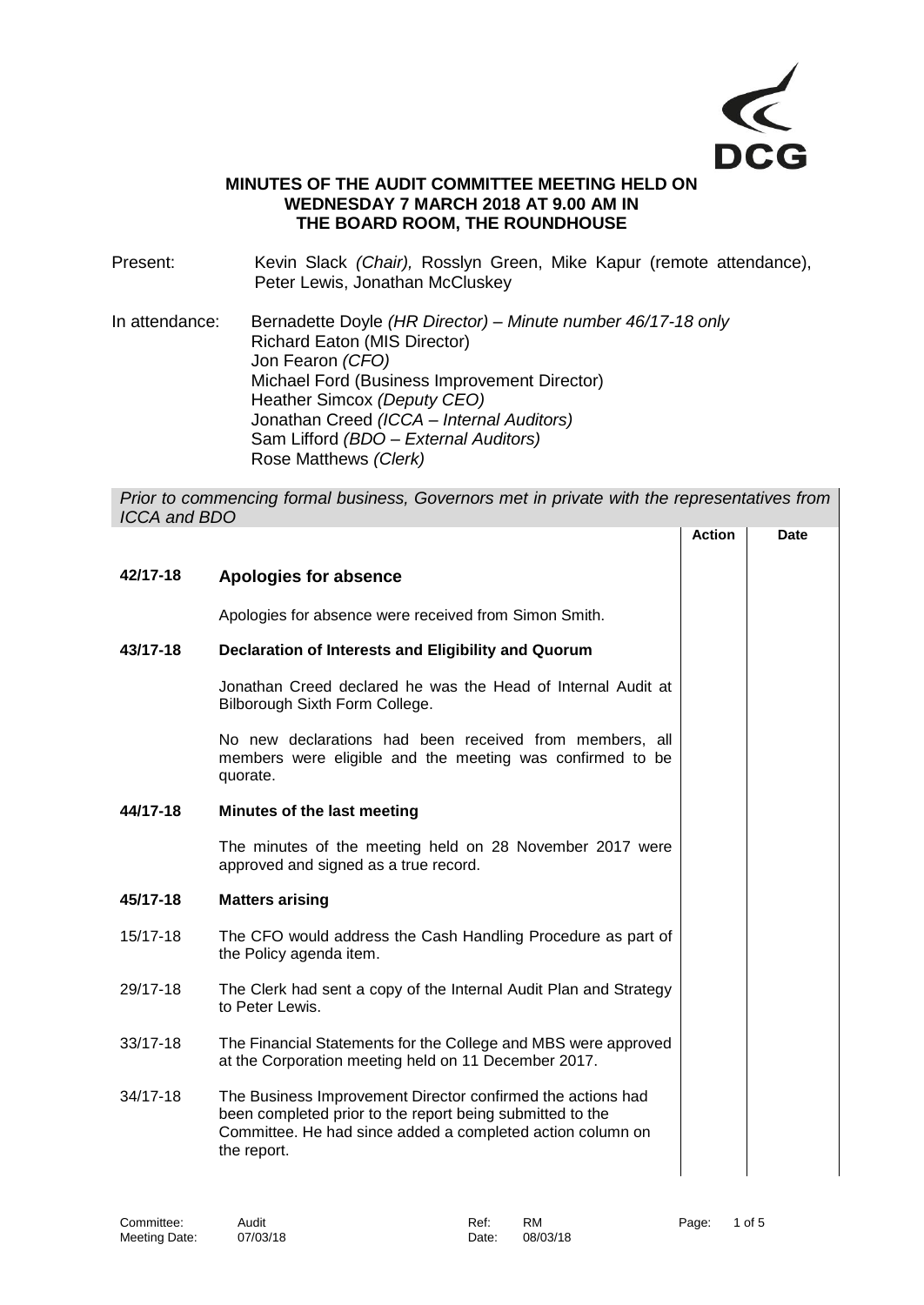| $35/17 - 18$ | The Business Improvement Director confirmed the risks had been<br>consolidated and had included the closed risk register with the<br>Committee report to indicate which risks had been closed.                                                                                                                   |            |          |
|--------------|------------------------------------------------------------------------------------------------------------------------------------------------------------------------------------------------------------------------------------------------------------------------------------------------------------------|------------|----------|
| 36/17-18     | The Financial Regulations were approved by Corporation on 11<br>December 2017.                                                                                                                                                                                                                                   |            |          |
|              | The Anti-Money Laundering Policy had been revised and would be<br>presented later in the meeting.                                                                                                                                                                                                                |            |          |
|              | The Bribery Policy was approved by Corporation on 11 December<br>2017.                                                                                                                                                                                                                                           |            |          |
|              | The Risk Management Policy was approved by Corporation on 11<br>December 2017.                                                                                                                                                                                                                                   |            |          |
|              | The Cashflow Procedure was approved by Corporation on 11<br>December 2017.                                                                                                                                                                                                                                       |            |          |
|              | The Cash Handling Procedure was waiting for the provision of new<br>safes at the main sites.                                                                                                                                                                                                                     | <b>CFO</b> | 20/06/18 |
| 37/17-18     | The Audit Committee Annual Report was received by the<br>Corporation on 11 December 2017.                                                                                                                                                                                                                        |            |          |
| 46/17-18     | <b>Gender Pay Gap Report</b>                                                                                                                                                                                                                                                                                     |            |          |
|              | The HR Director joined the meeting to present the Gender Pay Gap<br>Report.                                                                                                                                                                                                                                      |            |          |
|              | She explained the legal requirement to carry out gender pay<br>reporting in line with the Equality Act 2010 (Gender Pay Gap<br>Information) Regulations 2017.                                                                                                                                                    |            |          |
|              | The report showed a 2/3 majority female split, with information<br>presented on the hourly rate of pay broken down by mean and<br>median.                                                                                                                                                                        |            |          |
|              | The proportion of male and female employees was split into four<br>quartile pay bands. The percentage split between females and<br>males was consistent across all four quartiles, but with a higher<br>percentage of women making up the lower quartile and a lower<br>percentage making up the upper quartile. |            |          |
|              | The results related to a large proportion of women compared to<br>men being employed in administrative, assistant and support roles.                                                                                                                                                                             |            |          |
|              | The College's gap was significantly lower than the whole economy<br>and the education sector nationally. However, the College would<br>want to eradicate gaps wherever possible.                                                                                                                                 |            |          |
|              | The HR Director shared the College's work in addressing the pay<br>gap, which included policies to support women at work.                                                                                                                                                                                        |            |          |
|              | The Committee requested the word 'very large part' be removed<br>from the statement attached at Appendix 1.                                                                                                                                                                                                      |            |          |
|              | The Committee noted the report and<br>approved the<br>accompanying statement and action plan for eradicating the<br>pay gap.                                                                                                                                                                                     |            |          |
|              | The HR Director left the meeting.                                                                                                                                                                                                                                                                                |            |          |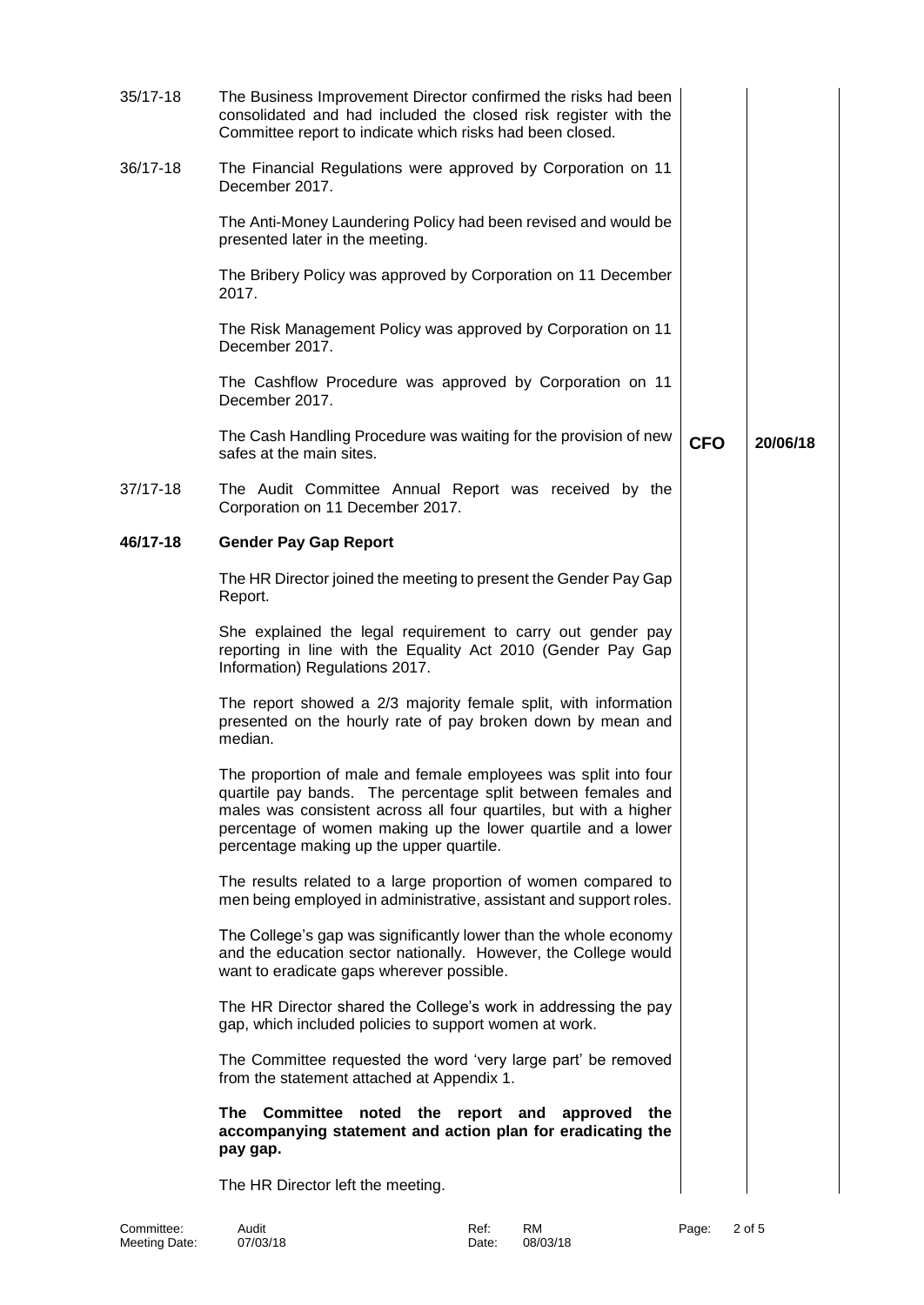| 47/17-18   | <b>Review of Internal and External Audit Recommendations</b>                                                                                                                                                                                  |           |          |
|------------|-----------------------------------------------------------------------------------------------------------------------------------------------------------------------------------------------------------------------------------------------|-----------|----------|
|            | The Director of Business Improvement shared the Internal and<br><b>External Monitoring Report.</b>                                                                                                                                            |           |          |
|            | There were nine recommendations from audits carried out this year<br>which were yet to be completed.                                                                                                                                          |           |          |
|            | Items 50, 51 and 52 had all been completed since the report had<br>been circulated. The other actions were in progress with regular<br>updates received. There were no concerns the actions would not<br>be completed.                        |           |          |
|            | Item 72 had been completed, but remained on the report following<br>feedback at the last meeting to show resolved actions between<br>meetings.                                                                                                |           |          |
|            | Sam Lifford of external auditors BDO, asked if this report included<br>external audit recommendations. The Director of Business<br>Improvement agreed to liaise with the CFO to check they had<br>already been incorporated.                  | <b>MF</b> | 20/06/18 |
| 48/17-18   | <b>Risk Management and Risk Register Review</b>                                                                                                                                                                                               |           |          |
|            | The Risk Management Report was shared with Committee<br>Members and 'high' priority risks identified as detailed in the report.                                                                                                               |           |          |
|            | There were no new litigation and health and safety cases to report.                                                                                                                                                                           |           |          |
|            | Compliance against the data protection legislation and the actions<br>implemented to address were discussed.                                                                                                                                  |           |          |
|            | The Committee Chair asked who the DPO would report into and it<br>was confirmed it would be the Deputy CEO.                                                                                                                                   |           |          |
|            | Mike Kapur felt the right to access data and the right of correction<br>needed some more thought. The Business Improvement Director<br>explained a bespoke webpage had been set up. In terms of<br>arbitration, that would come from the ICO. |           |          |
|            | The risks relating to GCSE English were covered and the<br>challenges the team faced in implementing and achieving the<br>preventative controls were highlighted.                                                                             |           |          |
|            | Rosslyn Green questioned why the results had been so low. The<br>Deputy CEO said a full analysis had taken place following the re-<br>marks and there was not one sole reason that could be identified.                                       |           |          |
|            | There were a number of complex safeguarding cases, but no<br>significant issues to escalate to Corporation. Jack Atwal as the<br>Safeguarding Link Governor attends the monthly Designated<br>Safeguarding Lead meetings.                     |           |          |
| 49/17-18   | <b>Internal Assurance</b><br>2017-18 Assurance Plan Progress, including;                                                                                                                                                                      |           |          |
| 49/17-18.1 | <b>Financial and Accounting Controls - Cash and Banking</b>                                                                                                                                                                                   |           |          |
|            | Jonathan Creed, Head of Internal Audit at the College's internal<br>auditors, ICCA, presented the Financial and Accounting Controls -<br>Cash and Banking.                                                                                    |           |          |

Committee:<br>Meeting Date: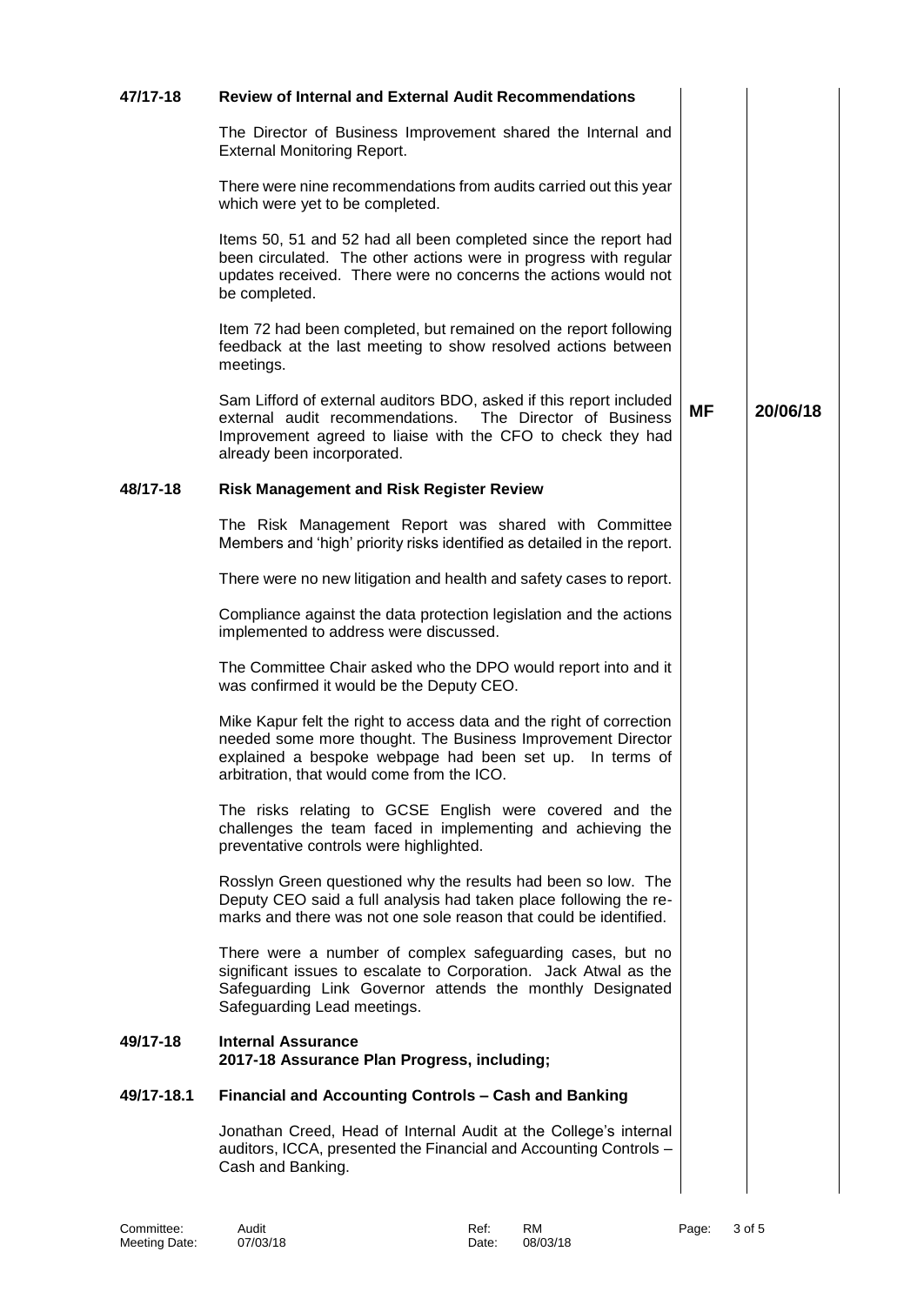|             | The scope was to provide the College with independent assurance<br>that adequate and effective financial controls were in place with<br>regard to cash and bank reconciliations, cashflow forecasting,<br>treasury debt management. |            |          |
|-------------|-------------------------------------------------------------------------------------------------------------------------------------------------------------------------------------------------------------------------------------|------------|----------|
|             | The overall assurance opinion was substantial with one<br>recommendation relating to cashbook and bank reconciliations.<br>The CFO said this had now been addressed.                                                                |            |          |
| 49/17-18.2  | <b>Readiness for Compliance to GDPR</b>                                                                                                                                                                                             |            |          |
|             | Jonathan Creed confirmed the internal audit visit had taken place<br>last week and provided a verbal update to the Committee.                                                                                                       |            |          |
|             | The report, which would be presented at the next meeting, would<br>look to provide substantial assurance, with some relatively low-<br>level points.                                                                                |            |          |
| 49/`17-18.3 | <b>Student Journey 16-18</b>                                                                                                                                                                                                        |            |          |
|             | A verbal update was provided on the visit w/c 26 February 2018<br>and the full report would be presented at the next Audit Committee<br>on 20 June.                                                                                 |            |          |
|             | A review of the student enrolment process was completed, to<br>achieve maximum conversion of students.                                                                                                                              |            |          |
|             | The report should provide substantial assurance, with a couple of<br>minor points.                                                                                                                                                  |            |          |
| 49/17-18.4  | <b>Business Intelligence Strategy and Effective Reporting</b>                                                                                                                                                                       |            |          |
|             | The internal audit visit for Business Intelligence had taken place<br>last week and Jonathan provided verbal feedback.                                                                                                              |            |          |
|             | This review related to the local demographics, decline in 16-18<br>numbers, HE growth, apprenticeships and how they informed the<br>financial planning process at the College.                                                      |            |          |
|             | Substantial assurance was given, and the full report would be<br>presented at the next meeting.                                                                                                                                     |            |          |
| 49/17-18.5  | <b>Financial Strategy and Budgetary Controls</b>                                                                                                                                                                                    |            |          |
|             | A review of the Financial Strategy and Budgetary Controls took<br>place w/c 26 February and a full report would be available for the<br>next meeting.                                                                               |            |          |
|             | Jonathan explained this audit was to ensure the College had<br>capacity to leave itself financially viable by having a growth plan,<br>but ensuring financial plans were optimistic but achievable.                                 |            |          |
|             | Mike Kapur questioned consideration of value for money on surplus<br>cash balances.                                                                                                                                                 |            |          |
|             | The CFO explained the agreement with the College's bank and<br>agreed to model and produce a report for the next meeting.                                                                                                           | <b>CFO</b> | 20/06/18 |
|             |                                                                                                                                                                                                                                     |            |          |
|             |                                                                                                                                                                                                                                     |            |          |
|             |                                                                                                                                                                                                                                     |            |          |